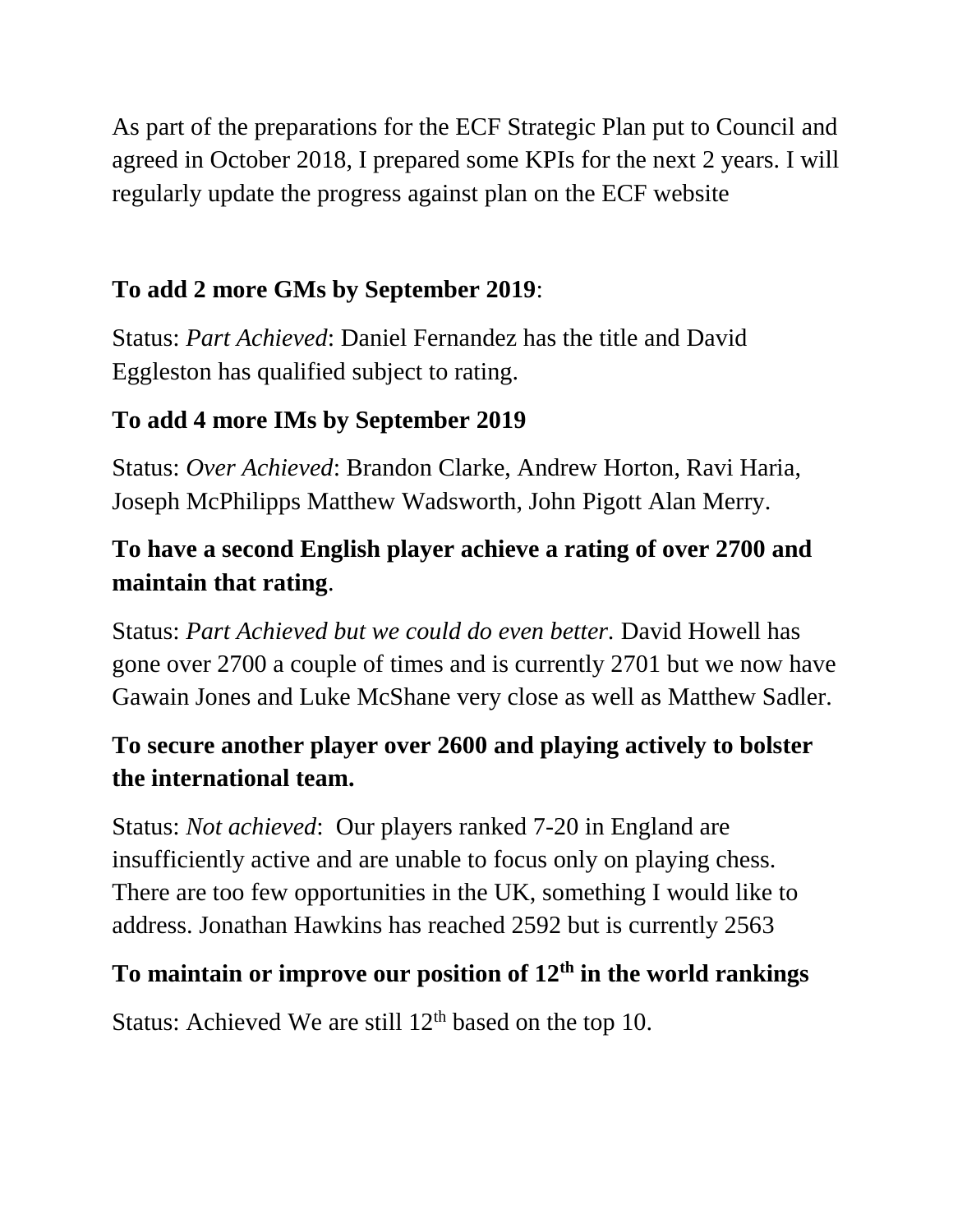# **To perform to our seeding or better at Olympiads and 2019 European Team Championships while accepting final placings can depend disproportionately on the last round results.**

Status: *Massively over-achieved:* Olympiad Baku 2016 was pretty good, European Ch Crete 2017 floundered on the last round but the 2018 Olympiad result at Batumi was  $5<sup>th</sup>$  which was our best result since 1990 and led to an invitation to the World Teams at Astana in March 2109 where we took silver ahead of China and India and behind Russia. This was our best-ever result in this competition to which we had not even qualified since 1997.

## **To field as many players as possible in the European Individual Championship and qualify a player into the FIDE World Cup on a basis other than rating.**

Status: *Over achieved*. The ECF supported Luke McShane and Gawain Jones at last year's 2018 EICC and they both qualified for the World Cup.

## **To improve our women's squad to get to a rating average of 2300 over the top 6 and always field a team of average > 2250 in international competition.**

Status: *Some progress* and hopeful of fielding our strongest team for many years at Batumi European Ch in 2019.

### **To qualify one more English player for the WIM title.**

**Status:** *Not achieved*

### **To run 3 x English Women's Championships.**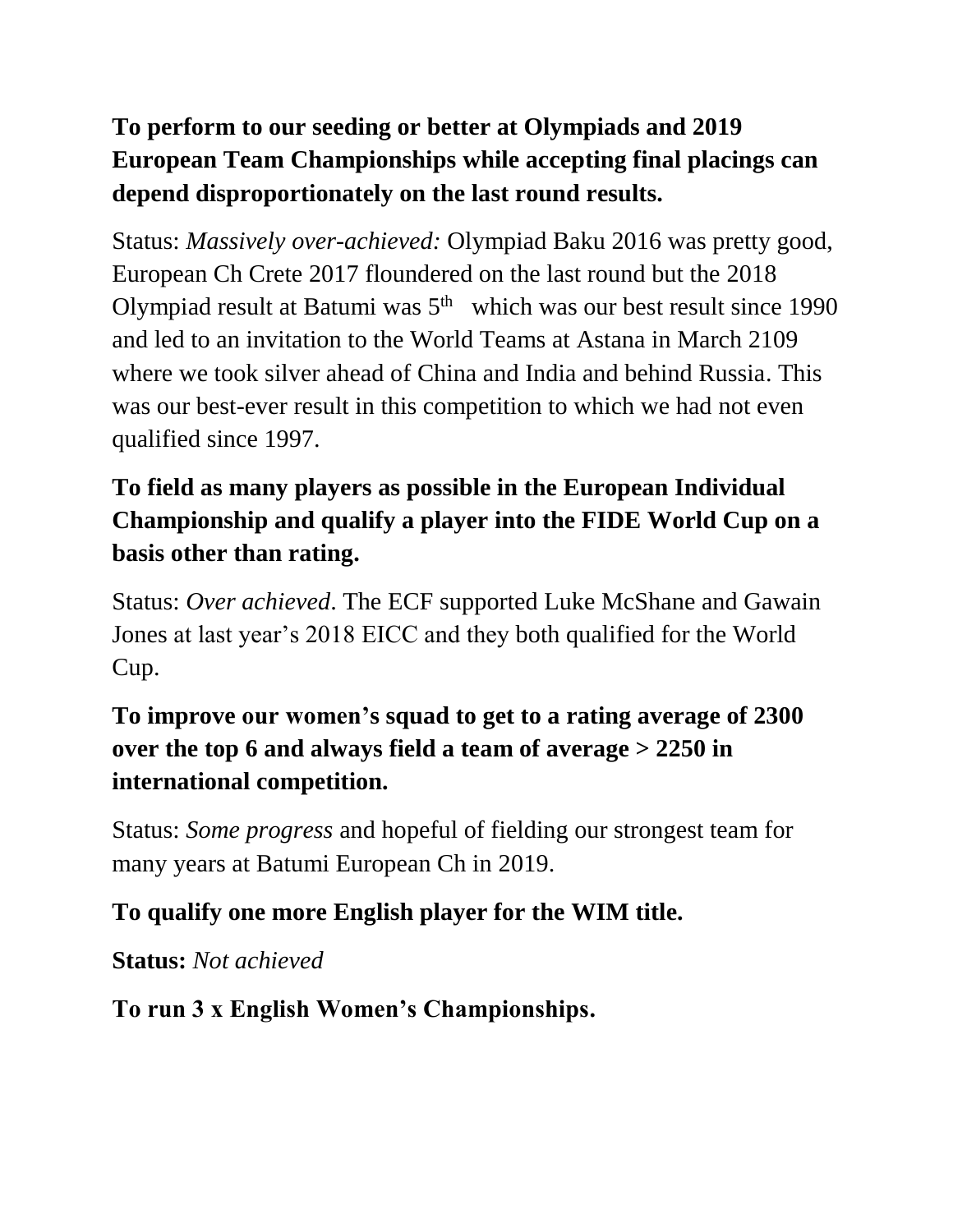Status: Responsibility for this has been passed to Chris Fegan Director of Women's Chess and last year's event was a great success with a record entry.

## **To assist and promote at least 2 more annual FIDE rated events with norm possibilities not in London annually.**

**Status:** *Achieved:* Funds have been allocated to support the Northumbria Masters and the 4NCL tournament in Hull this Autumn both of which will offer norm possibilities.

## **To secure sponsors for the England Team and British Chess Championships and for Elite Development.**

**Status:** *Part achieved and ongoing*: The funds raised in 2016 from Jupiter Asset Management have all been used. Sponsorship and donations of around £10,000 were raised for the Olympiad and the recent success at the World Teams was 90% funded by donations.

**To fund training for the most promising players who reach 21 years old. Status:** *Part achieved:* I have allocated a small amount for this and will disburse in the summer to selected norm aspirants

**To fund training for development of the Elite Squad defined as players over 2600. Status:** *Part achieved more needed.* We have regular support from a top openings analyst for teams and some work with Artur Yusupov has been funded. Of course it's always possible to do more but this will have to be funded outside of ECF budgets.

# **To add 300 English players to the FIDE rating list**

Status: *I am preparing data.*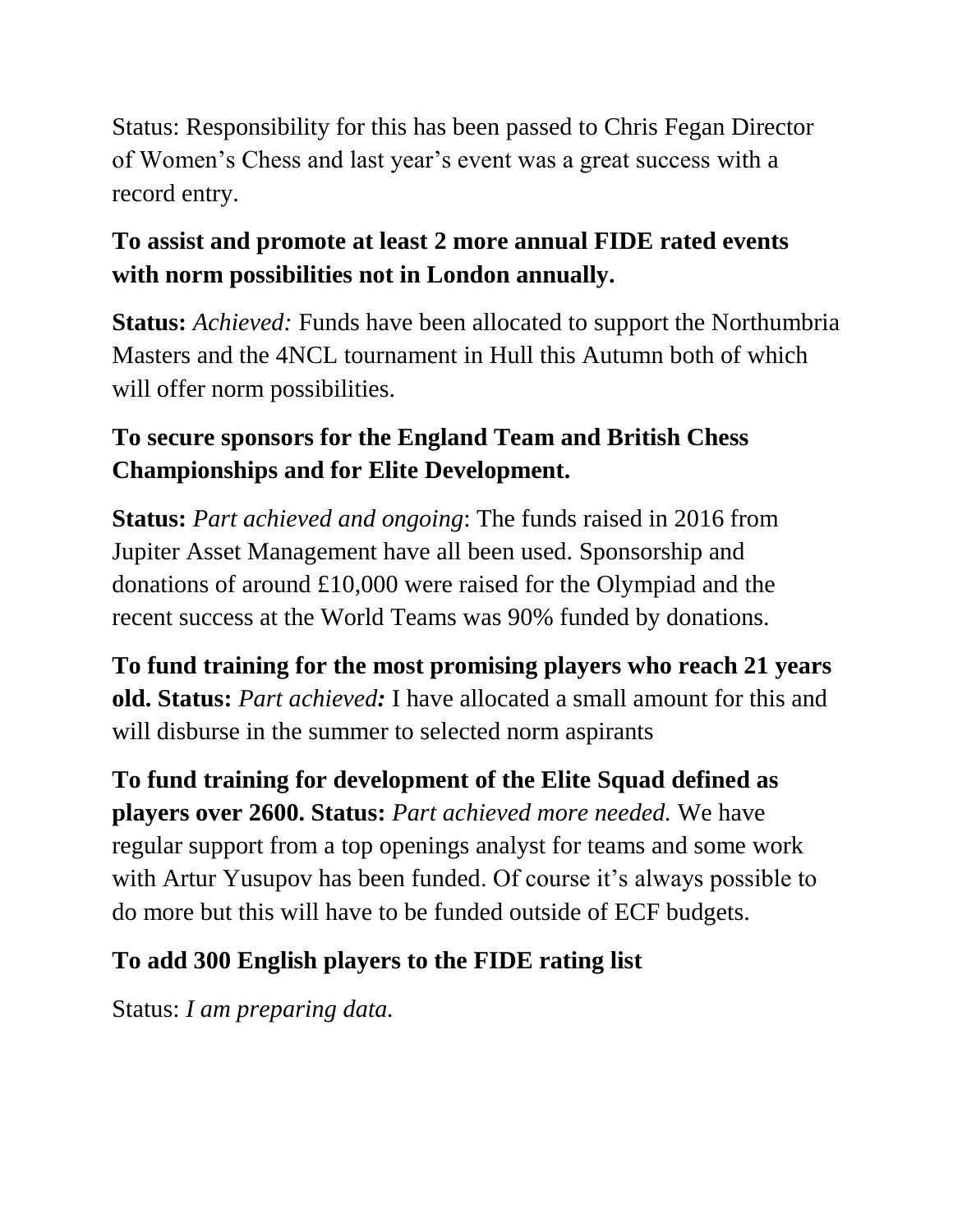**To secure sponsors or to fund teams in the senior representative competition**. **Achieved in 2018:** *My thanks to Stewart Reuben for his work and success with this.*

#### **To secure medals in individual and senior international representative events. Status:** *Over-achieved*

Luke McShane took silver in the European Blitz championship 2018.

England won the silver in the World Senior Teams in 2018

England won the silver medals and three individual medals at the World Team Championships at Astana in 2019.

**To convince the organisers of key international tournaments which operate under the ECF banner of the value of providing an appropriate number of invitations for leading English professional and junior players.**

Status: *Some success but could do better*. The Isle of Man Open have been very helpful.

**To cooperate with the Junior Directorate in identifying young players who have reached a level which suggests that they may be able to break into the elite 2600+ squad in the future and ensure that they are able to receive a level of coaching commensurate with that ambition**.

Status: *I have joined the Accelerator Selection Committee and work with Peter Wells, Alex Holowczak (ECF Junior Director) David Howell and Sarah Longson on selection for international events. We seek to identify more talented juniors who can we can put into the Accelerator Programme.*